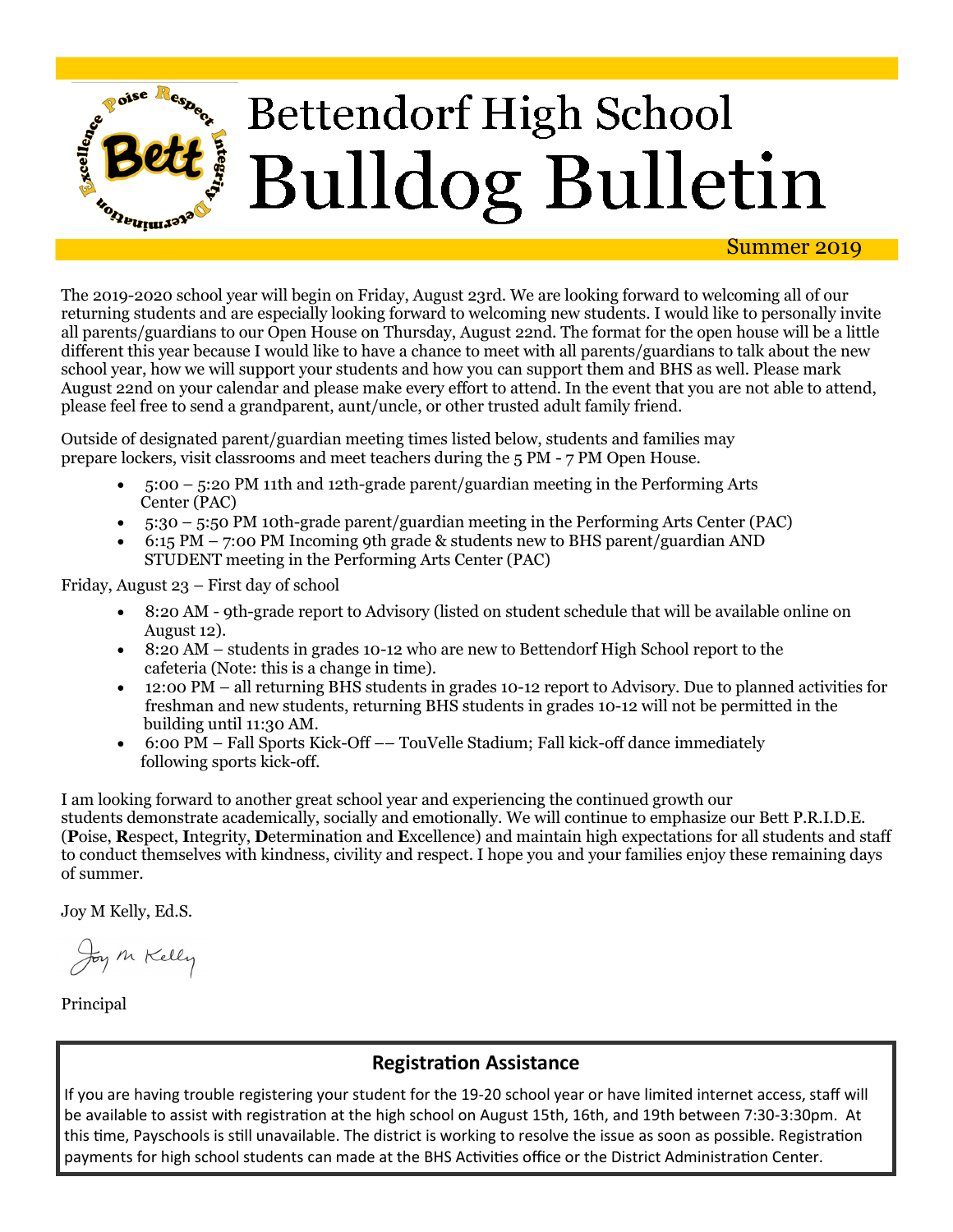$\blacksquare$ 

## **Quick Notes**

- **Graduation 2020:** The graduation ceremony for the Class of 2020 will take place on Sunday, May 31st at 1:00 PM.
- **Grades 9-11 School Pictures:** Students in grades 9-11 will take school pictures on September 23rd or 24th. Senior make–up pictures will also be September 23rd and 24th from 11am-1pm.
- **Summer Reading Requirement:** Incoming 9<sup>th</sup> and 10<sup>th</sup> grades have a summer reading requirement. Books are available for check out at BHS, the public library and bookstores also carry these.
	- All 9th grade: **Born A Crime: Stories from a South African Childhood** by Trevor Noah
	- 9th grade honor students also need to read **The Other Wes More: One Name, Two Fates** by Wes More
	- All 10th grade: **The Glass Castle** by Janette Walls
	- 10th grade honor students also need to read **Narrative of the Life of Frederick Douglass** by Frederick Douglass
- **Student Class Schedules:** Individual student class schedules/lockers/advisory will be posted on Infinite Campus by the end of the day on Monday, August 12. Students seeking an **eligible** course change may call 332-7005 after the schedules are released. The last day to make an eligible course change for 1st quarter is Wednesday, August 28.
- **School Supplies:** Students will need a backpack (that is to be secured in lockers during the school day), writing utensils, notebooks and folders to start the school year. Students will be provided specific supply information from teachers in the first few days of the school year. All students will be provided with an academic planner for the 2019-2020 school year.
- **2019-2020 ONLINE REGISTRATION -** The link to the registration process is on the left menu bar in your Parent Portal account. If you have not already done so, take time now to access your Parent Portal account to verify that the information present is accurate and that you have access to all your students. You cannot register using a student account. If you do not have a Campus Parent Portal account, please contact your building secretary as soon as possible. If you need help with your password, contact Cindy at 359-3681 ext. 3030. [Learn more](http://track.spe.schoolmessenger.com/f/a/Uz9ZqchFJeROShBxCUpyww~~/AAAAAQA~/RgRe2seeP0QzaHR0cDovL2JldHRlbmRvcmYuazEyLmlhLnVzL291ci1kaXN0cmljdC9lbnJvbGxtZW50VwdzY2hvb2xtQgoAAB6U-VzK1WweUhtqa2VsbHlAYmV0dGVuZG9yZi5rMTIuaWEudXNYBAAAAAE~) - **As a friendly reminder, placement in BHS courses and classes are reserved for registered students.**
- **Incoming Junior & Senior Students:** Students who are NOT currently sharing a locker are asked to stop by the main office to sign a locker sharing agreement. Both students sharing the locker must sign the agreement. In order to avoid being assigned a locker partner, students are encouraged to select their own partner.

It is the policy of the Bettendorf Community School District not discriminate on the basis of race, color, national origin, sex, disability, religion, creed, age (for employment), marital status (for programs), sexual orientation, gender identity and socioeconomic status (for programs) in its educational programs and its employment practices. There is a grievance procedure for processing complaints of discrimination. If you have questions or a grievance related to this policy please contact the District at 563-359-3681.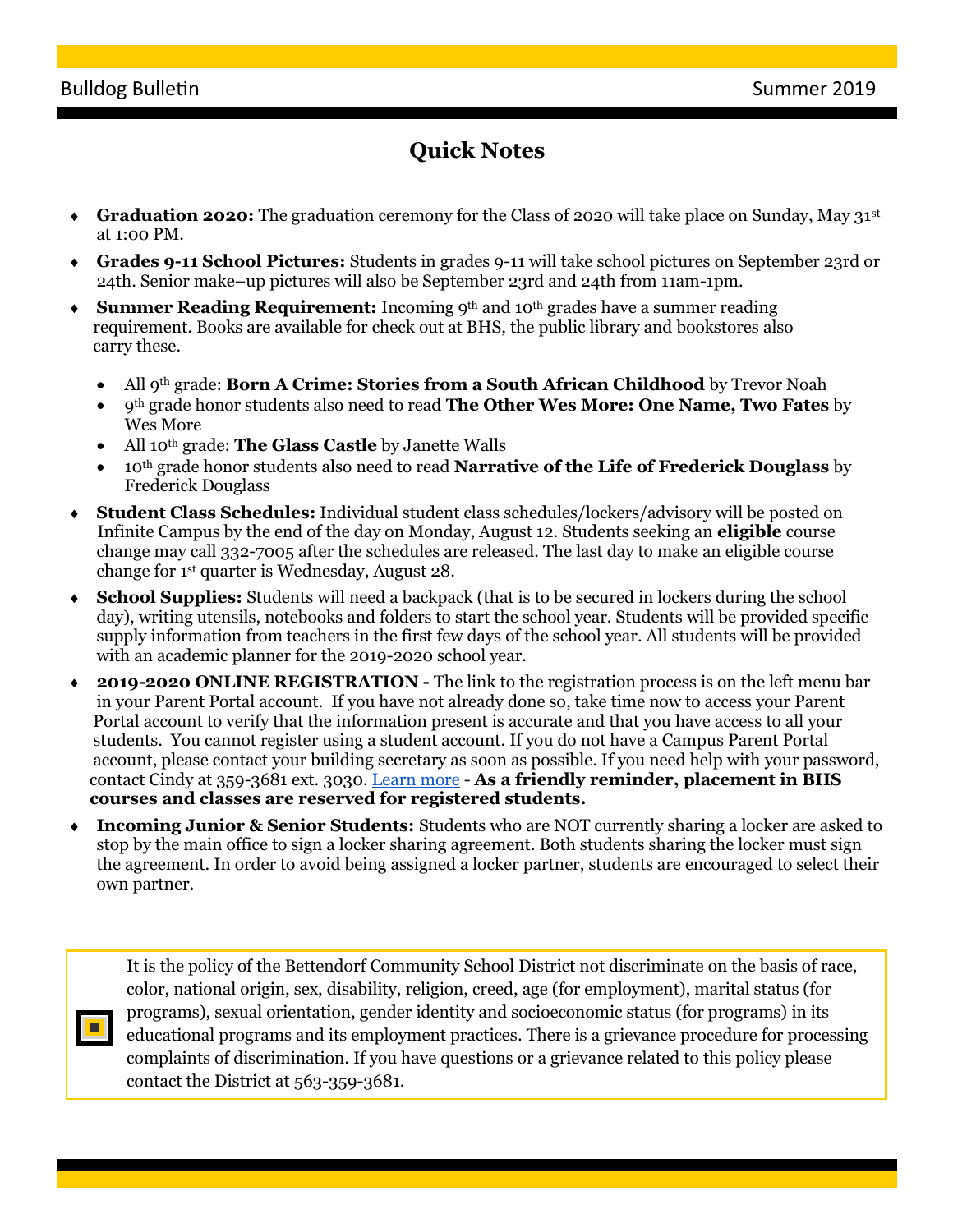| <b>Bettendorf High School Building Goals</b>                                                                                                                                                                                                                                                                                                                           |                                                                                                                                                                                                                                                                                                                                                                |                                                                                                                                                                                                                                                                                                                                                                                                     |
|------------------------------------------------------------------------------------------------------------------------------------------------------------------------------------------------------------------------------------------------------------------------------------------------------------------------------------------------------------------------|----------------------------------------------------------------------------------------------------------------------------------------------------------------------------------------------------------------------------------------------------------------------------------------------------------------------------------------------------------------|-----------------------------------------------------------------------------------------------------------------------------------------------------------------------------------------------------------------------------------------------------------------------------------------------------------------------------------------------------------------------------------------------------|
| <b>Goal 1: Future Ready Students</b>                                                                                                                                                                                                                                                                                                                                   | <b>Goal 2: An Optimal Learning Environ-</b><br>ment                                                                                                                                                                                                                                                                                                            | Goal 3: An Engaged Community of<br><b>Learners</b>                                                                                                                                                                                                                                                                                                                                                  |
| lowa students who are college and career<br>ready have acquired the necessary<br>knowledge, skills, and strategies to be<br>successful in postsecondary opportunities<br>as demonstrated through multiple<br>sources of evidence, including those<br>generated by students.                                                                                            | BHS will provide all school members with a<br>positive and productive school climate;<br>intellectually and emotionally safe and<br>stimulating classroom communities; and<br>caring and respectful adult and adult-<br>student relationships that cultivate a sense<br>of belonging and foster the<br>acquisition of academic and social<br>emotional skills. | A group of people who share values and<br>beliefs and who actively engage in<br>learning from one another - students from<br>teachers, teachers from students, students<br>from students, teachers from teachers, and<br>educational learners from their community.                                                                                                                                 |
|                                                                                                                                                                                                                                                                                                                                                                        | <b>Domains</b>                                                                                                                                                                                                                                                                                                                                                 |                                                                                                                                                                                                                                                                                                                                                                                                     |
| <b>Essential Content Knowledge Proficiency</b><br>Structure of Knowledge - Organizing<br>Concepts, Facts, Terms & Terminology,<br>and Linking Ideas<br>Technical Knowledge & Skills - College &<br><b>Career Readiness Standards</b><br>Attitudes Toward Learning Content -<br>Challenge, Value and Effort                                                             | <b>Create Emotionally, Intellectually and</b><br><b>Physically Safe Environments</b><br>Positive relationships that are kind, caring,<br>and respectful<br>Support self-awareness and healthy<br>expression of emotions<br>Support students' expression of reasoned<br>thoughts and ideas                                                                      | <b>Shared Vision</b><br>Individual responsibility is the sense of<br>connectedness that grows out of<br>membership in a community. In our<br>learning community, all members are<br>mutually engaged in reflection about their<br>shared mission.                                                                                                                                                   |
| <b>Cognitive Strategies</b><br>Problem Formulation - Hypothesize and<br>Strategize<br>Research - Identify and Collect<br>Interpretation - Analyze and Evaluate<br>Communication - Organize and Construct<br>Precision & Accuracy - Monitor and<br>Confirm                                                                                                              | Focus on effort, supported risk-taking, and<br>growth<br>Co-created procedures, routines, and<br>classroom design that support safe and<br>engaged interactions                                                                                                                                                                                                | <b>Common Purpose</b><br>Rewards within any community are an<br>inherent part of community practice. The<br>reward systems of our learning<br>community support individual<br>achievement, but within the context for<br>community and community-oriented<br>efforts.                                                                                                                               |
| <b>Learning Skills and Techniques</b><br><b>Ownership of Learning - Goal Setting,</b><br>Persistence, Self-awareness,<br>Motivation, Help-seeking, Progress<br>Monitoring & Self-efficacy<br>Learning Techniques - Time Managment,<br>Test Taking Skills, Note Taking Skills,<br>Memorizing Skills, Strategic Reading,<br><b>Collaborative Skills &amp; Technology</b> | Provide Equitable, Culturally Responsive<br>and Rigorous Curriculum and Instruction<br>Relevant, rigorous, grade appropriate<br>Content<br>Inclusive community where all aspects of<br>diversity and learner variability are                                                                                                                                   | <b>Fostering Diversity</b><br>In our community, students are valued for<br>their diverse backgrounds,<br>experiences, abilities, concerns, knowledge,<br>interests and accomplishments                                                                                                                                                                                                              |
|                                                                                                                                                                                                                                                                                                                                                                        | understood, expected, and welcomed<br>Support students' agency with feedback<br>and opportunities for self-directed<br>Learning<br>Curiosity to seek others' perspectives                                                                                                                                                                                      | <b>Internal Openness</b><br>A learning community invites participation<br>by striving to make itself transparent to its<br>members. Members find easy access to the<br>resources they need in order to be full par-<br>ticipants: information, connections, and<br>opportunities.                                                                                                                   |
| <b>Transition Knowledge and Skills</b>                                                                                                                                                                                                                                                                                                                                 | <b>Meet the Needs of Diverse Learners</b>                                                                                                                                                                                                                                                                                                                      | <b>Openness to the World</b>                                                                                                                                                                                                                                                                                                                                                                        |
| <b>Career Options &amp; Pathways</b><br><b>Procedural Awareness</b><br><b>Financial Literacy</b><br><b>Cultural Awareness</b><br><b>Personal Advocacy</b>                                                                                                                                                                                                              | Leverage students' individual strengths to<br>support academic, social, and emotional<br>growth<br>Provide multiple pathways to learn and<br>demonstrate learning<br>Support each learner in productive struggle<br>Scaffold instruction to meet needs of<br>diverse learners                                                                                  | It is part of a school's purpose to help stu-<br>dents forge connections between school,<br>their home, and the global community and<br>to develop strong identities as members of<br>all of these communities.<br><b>Freedom to Experiment</b><br>Active and engaged learning involves<br>risk-taking. Our community encourages<br>and provides support for interpreting and<br>building on error. |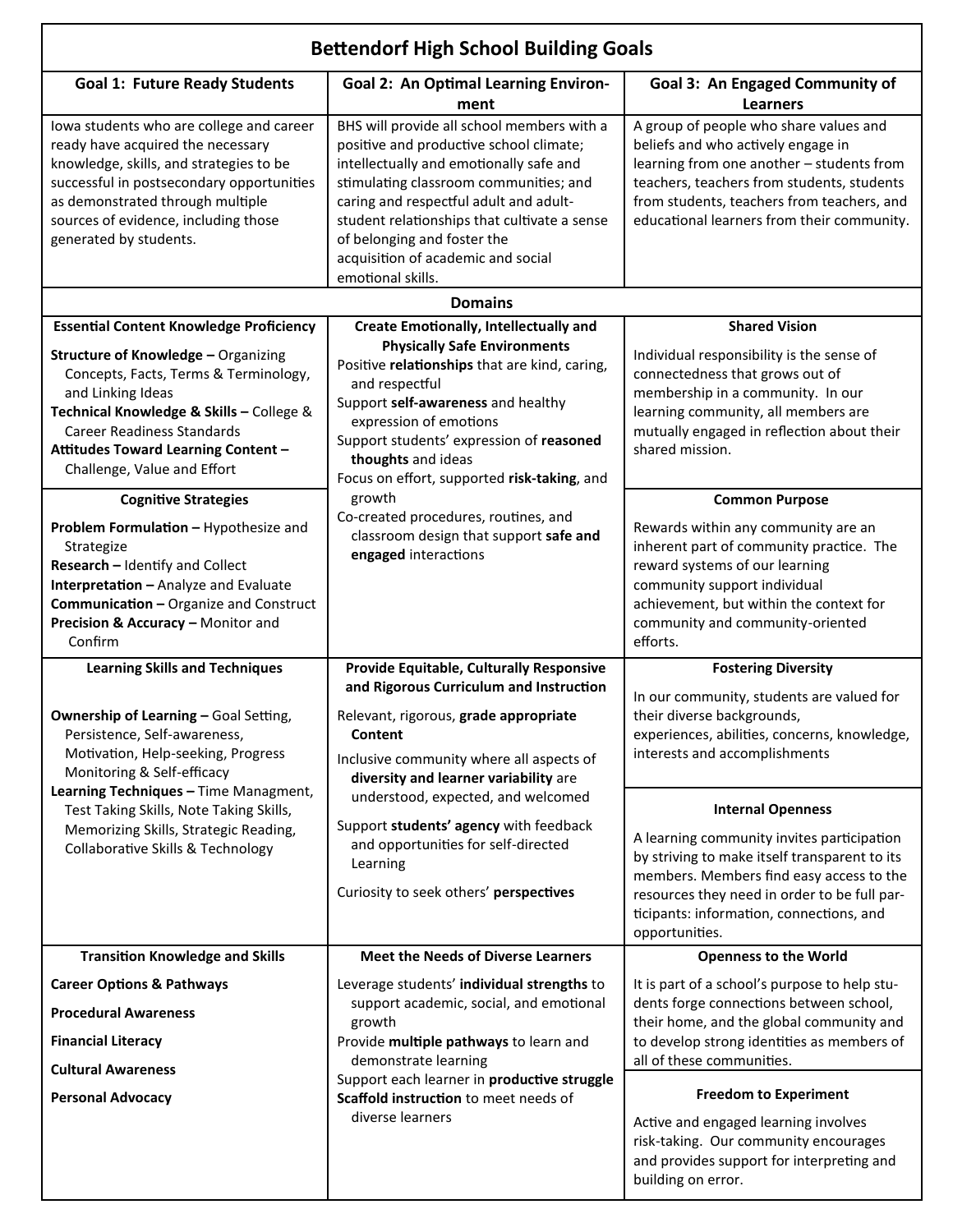## **Graphing Calculators for Math & Science Classes**

Your student will need a graphing calculator during high school for math and science classes. The back-to-school sales usually feature sales on graphing calculators, or you can save a significant amount by purchasing a used calculator on Amazon or eBay.

In addition for needing a graphing calculator for the high school math courses needed for graduation, your student will need one when they take the ACT, SAT, or other math placement tests.

There are many brands, but the models that would work best for the concepts students are learning are the Texas Instrument brand. Models TI-83+, TI-84+, TI-84+ Silver, and TI-Inspire work well for what students do in classes. Color display is not necessary but is an option. Our texts have tutorial videos for these models and these videos are also readily available via internet.

If you have questions about a particular model of calculator and whether it will do what it needs to do for your students in high school and college math classes they anticipate taking, the Texas Instruments site has a helpful comparison chart:

[https://education.ti.com/en/product](https://education.ti.com/en/product-resources/graphing-course-comparison)-resources/graphing-course-comparison

(The models with computer algebra systems are not allowed on standardized tests like the ACT)

Other helpful links: [http://www.act.org/content/act/en/products](http://www.act.org/content/act/en/products-and-services/the-act/help.html)-and-services/the-act/help.html [https://collegereadiness.collegeboard.org/sat/taking](https://collegereadiness.collegeboard.org/sat/taking-the-test/calculator-policy)-the-test/calculator-policy



# YEARBOOK

Yearbooks cannot be pre-ordered for the 2018-2019 school year. Anyone who wants an 18-19 yearbook will have to wait until they come in this fall; extras have been ordered.

The books for 10-12 grades will be distributed on the first day of class and extras can be purchased after school in the journalism lab for \$75.

Class of 2019 books will be mailed from the plant at the end of July. Addresses used for mailing are the ones in Infinite Campus unless we have received a request for a different address. Neither the school or the yearbook company is responsible for paying forwarding fees if the addressee has moved.

2019-2020 yearbooks can be ordered at registration for \$60.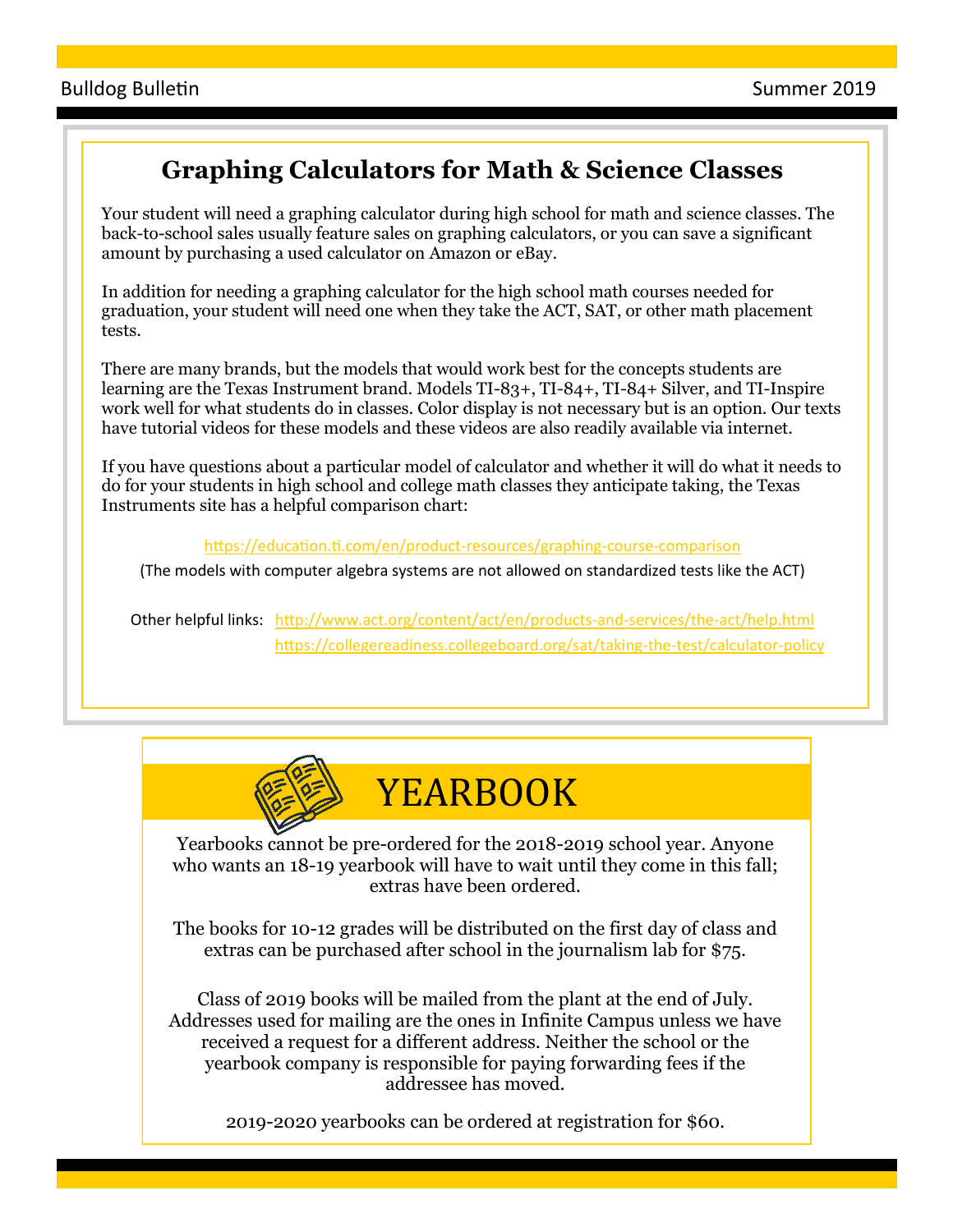#### **All School Open House Thursday, August 22nd 5:00 pm—7:00 pm**

#### **Students/parents should print class schedule or load on cell phone before coming to Open House.**

**Outside of designated parent/guardian meeting times listed below, students and families may prepare lockers, visit classrooms and meet teachers during Open House.**

- 11th and 12th grade parent/guardian meeting 5:00 5:20 PM in the Performing Arts Center
- 10th grade parent/guardian **AND STUDENT** meeting 5:30 5:50 PM in the Performing Arts **Center**
- Incoming 9th grade & students new to BHS parent/guardian **AND STUDENT** meeting 6:15 PM – 7:00 PM in the Performing Arts Center

**New Students to BHS** – Please stop by room D261 to take your picture for your school ID during the open house.

#### **Device Information**

9th grade, 10th grade and students new to BHS and parents/guardians need to sign the user agreement and pick up the new device during Open House on Thursday, August 22nd in Fine Arts 1.

11th and 12th grade BHS students returning will receive their device during Advisory on Friday, August 23rd.

## **Schedule for First Day of School August 23, 2019**

#### **Morning Schedule for Friday, August 23, 2019 \*Note: No Early Bird PE**

8:20 am - 9th-grade report to Advisory (room listed on student class schedule) 8:20 am - Students in grades 10-12 who are new to BHS report to the cafeteria 11:25 am– Lunch (hot dog, chips, carrots, fruit, cookie & milk. Students may bring their own lunches)

#### **Afternoon Schedule for August 23, 2018 – First Day of School -** *All 9-12th Grade Students*

| <b>Advisory</b>              | 12:00-12:30 pm                   |
|------------------------------|----------------------------------|
| passing                      | 12:30-12:40 pm                   |
| <b>Block 1</b>               | 12:40-1:05 pm                    |
| passing                      | $1:05 - 1:15$ pm                 |
| <b>Block 2</b>               | 1:15 -1:40 pm with announcements |
| passing                      | $1:40 - 1:50$ pm                 |
| <b>Block 3</b>               | $1:50 - 2:15$ pm                 |
| passing                      | $2:15 - 2:25$ pm                 |
| <b>Block 4</b>               | $2:25 - 2:50$ pm                 |
| <b>Dismissal to Assembly</b> | $2:50 - 3:20$ pm                 |
| <b>Dismissal</b>             | $3:20$ pm                        |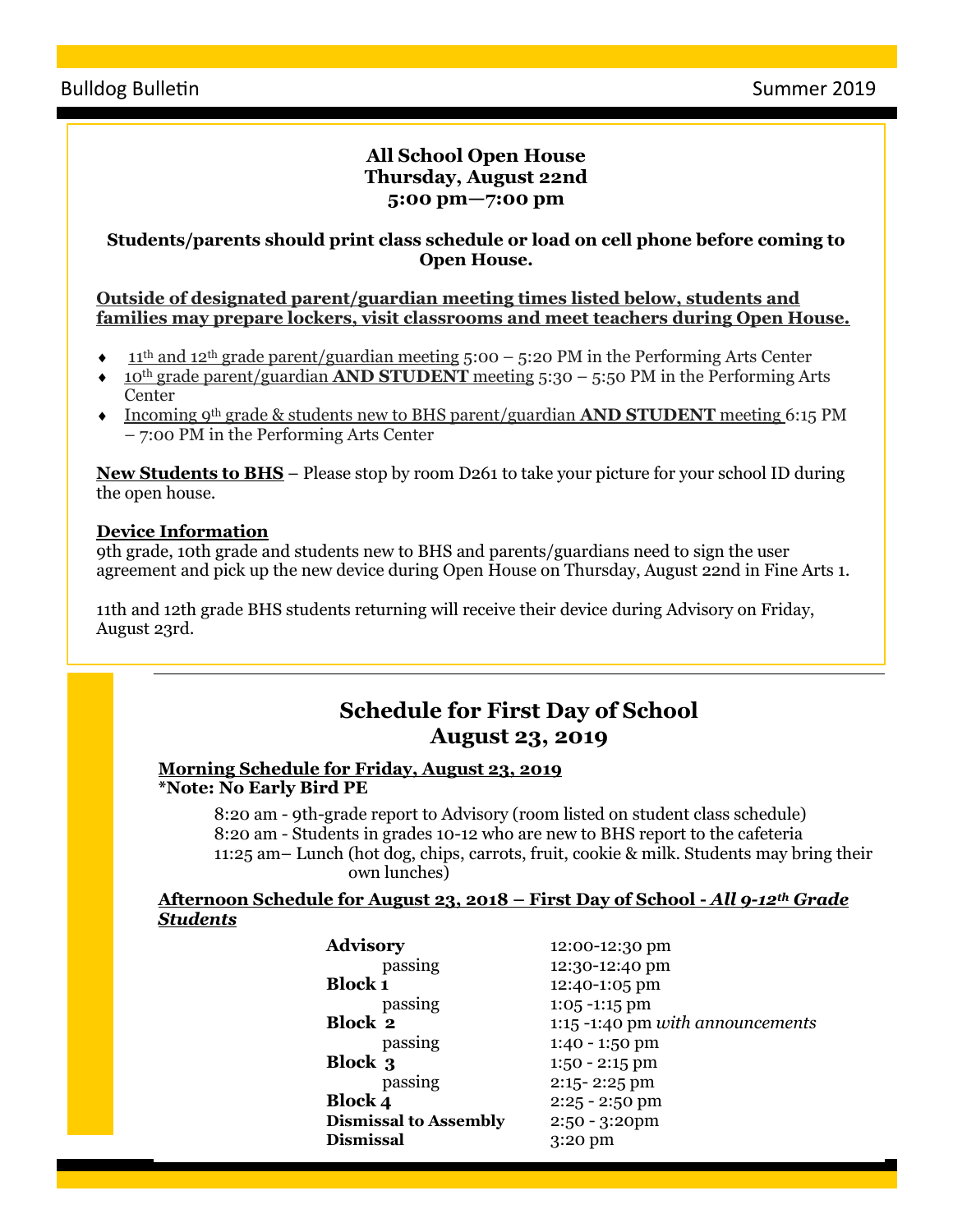|                                                                                                                                                                                                    | 2019-2020                                                                                                                                                                                                             |                                                                                                                                                                                                                  |
|----------------------------------------------------------------------------------------------------------------------------------------------------------------------------------------------------|-----------------------------------------------------------------------------------------------------------------------------------------------------------------------------------------------------------------------|------------------------------------------------------------------------------------------------------------------------------------------------------------------------------------------------------------------|
| <b>BELL SCHEDULES</b>                                                                                                                                                                              |                                                                                                                                                                                                                       |                                                                                                                                                                                                                  |
|                                                                                                                                                                                                    | <b>DAILY BELL SCHEDULE</b>                                                                                                                                                                                            |                                                                                                                                                                                                                  |
| <b>Block 1</b>                                                                                                                                                                                     | $8:20 - 9:35$<br>$9:35 - 9:45$                                                                                                                                                                                        | (75 minutes)<br>(10 minute passing)                                                                                                                                                                              |
| <b>Block 2</b>                                                                                                                                                                                     | $9:45 - 11:00$<br>$11:00 - 11:05$                                                                                                                                                                                     | (75 minutes)<br>(5 minute passing)                                                                                                                                                                               |
| <b>Block 3</b><br><b>3A Lunch</b><br><b>3A Passing</b><br><b>3A Class</b><br><b>3B Class</b><br><b>3B Lunch</b><br><b>3B Passing</b><br><b>3B Class</b><br><b>PRIDE/ADVISORY</b><br><b>Block 4</b> | $11:05 - 1:00$<br>$11:05 - 11:40$<br>$11:40 - 11:45$<br>$11:45 - 1:00$<br>$11:05 - 11:45$<br>$11:45 - 12:20$<br>$12:20 - 12:25$<br>$12:25 - 1:00$<br>$1:00 - 1:10$<br>$1:10 - 1:55$<br>$1:55 - 2:05$<br>$2:05 - 3:20$ | $(35 \text{ minutes})$<br>(5 minute passing)<br>(75 minutes)<br>(40 minutes)<br>(35 minutes)<br>(5 minute passing)<br>(35 minutes)<br>(10 minute passing)<br>(45 minutes)<br>(10 minute passing)<br>(75 minutes) |
| <b>Dismissal</b>                                                                                                                                                                                   | 3:20                                                                                                                                                                                                                  |                                                                                                                                                                                                                  |
| <b>WEDNESDAY EARLY RELEASE</b>                                                                                                                                                                     |                                                                                                                                                                                                                       |                                                                                                                                                                                                                  |
| <b>Block 1</b>                                                                                                                                                                                     | $8:20 - 9:35$<br>$9:35 - 9:45$                                                                                                                                                                                        | (75 minutes)<br>(10 minute passing)                                                                                                                                                                              |
| <b>Block 2</b>                                                                                                                                                                                     | $9:45 - 11:00$<br>$11:00 - 11:05$                                                                                                                                                                                     | (75 minutes)<br>(5 minute passing)                                                                                                                                                                               |
| <b>Block 3</b><br><b>3A Lunch</b><br><b>3A Class</b>                                                                                                                                               | $11:05 - 12:50$<br>$11:05 - 11:40$<br>$11:40 - 12:50$                                                                                                                                                                 | (35 minutes)<br>(70 minutes)                                                                                                                                                                                     |
| <b>3B Class</b><br><b>3B Lunch</b>                                                                                                                                                                 | $11:05 - 12:15$<br>$12:15 - 12:50$<br>$12:50 - 1:00$                                                                                                                                                                  | (70 minutes)<br>(35 minutes)<br>(10 minute passing)                                                                                                                                                              |
| <b>Block 4</b>                                                                                                                                                                                     | $1:00 - 2:10$                                                                                                                                                                                                         | (70 minutes)                                                                                                                                                                                                     |
| <b>Dismissal</b>                                                                                                                                                                                   | 2:10                                                                                                                                                                                                                  |                                                                                                                                                                                                                  |

**If you have one of the following classes during 3rd Block, you will have A lunch:** Art, Family Consumer/Science, Industrial Technology, Language Arts, Music, Physical Education, Science, Special Education, Study Hall

**If you have one of the following classes during 3rd Block, you will have B lunch:** Business, Health, Math, Social Studies, STEM, World Language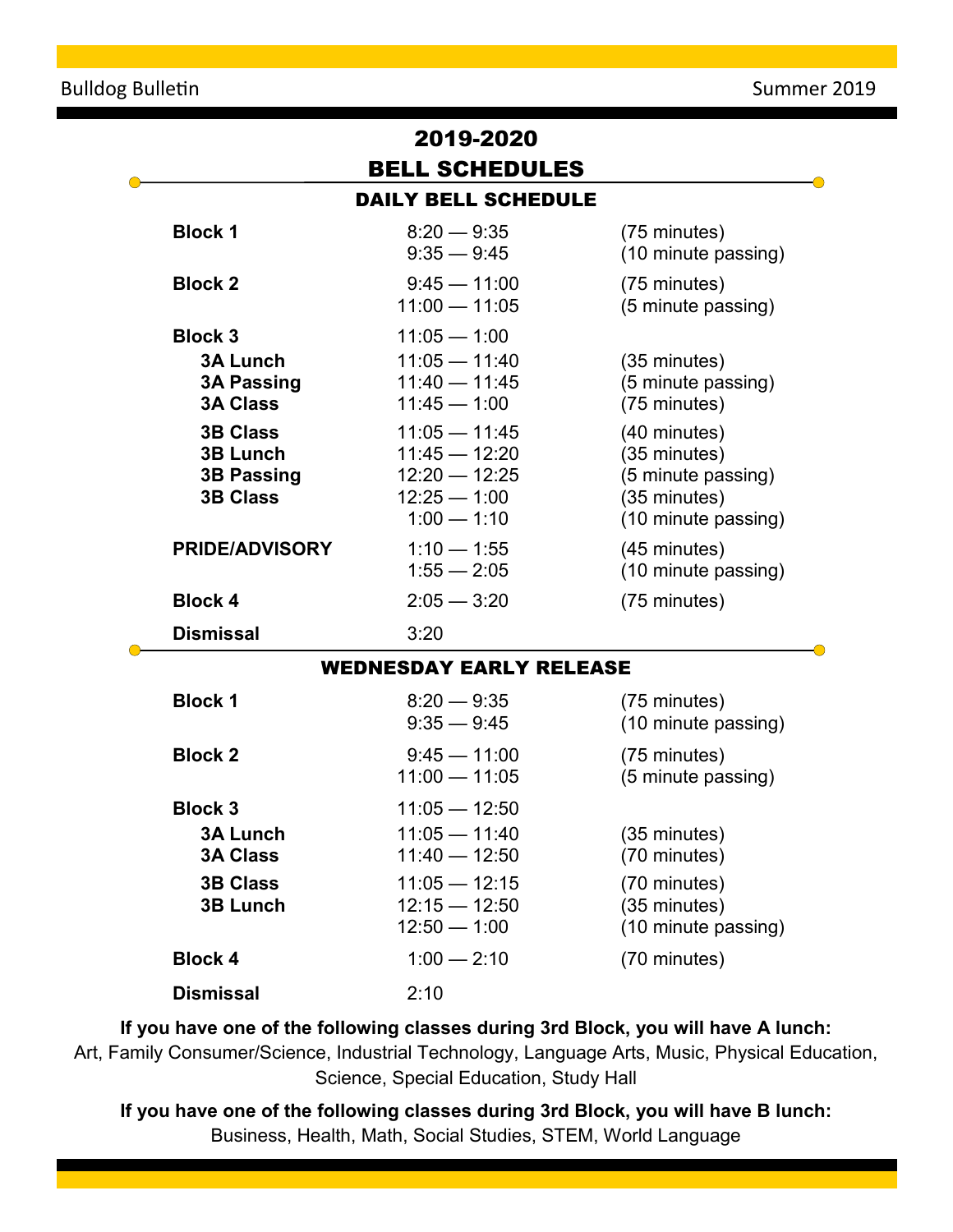$\bullet$ 

 $\bigcirc$ 

 $\overline{\bullet}$ 

 $\bullet$ 

## 2019-2020 BELL SCHEDULES

## WEDNESDAY EARLY RELEASE WITH ADVISORY

| <b>Block 1</b>                     | $8:20 - 9:25$<br>$9:25 - 9:30$                        | $(65$ minutes)<br>(5 minute passing)               |
|------------------------------------|-------------------------------------------------------|----------------------------------------------------|
| <b>Block 2</b>                     | $9:30 - 10:30$<br>$11:00 - 11:05$                     | (60 minutes)<br>(5 minute passing)                 |
| <b>Block 3</b>                     | $10:35 - 12:10$                                       |                                                    |
| <b>3A Lunch</b><br><b>3A Class</b> | $10:35 - 11:10$<br>$11:10 - 12:10$                    | $(35 \text{ minutes})$<br>(60 minutes)             |
| <b>3B Class</b><br><b>3B Lunch</b> | $10:35 - 11:35$<br>$11:35 - 12:10$<br>$12:10 - 12:15$ | (60 minutes)<br>(35 minutes)<br>(5 minute passing) |
| <b>ADVISORY</b>                    | $12:15 - 1:00$<br>$1:00 - 1:10$                       | $(45 \text{ minutes})$<br>(10 minutes passing)     |
| <b>Block 4</b>                     | $1:10 - 2:10$                                         | (60 minutes)                                       |
| Dismissal                          | 2:10                                                  |                                                    |

## TWO HOUR LATE START (Inclement Weather)

| <b>Block 1</b>                     | $10:20 - 11:25$<br>$11:25 - 11:30$               | $(65$ minutes)<br>(5 minute passing)                 |
|------------------------------------|--------------------------------------------------|------------------------------------------------------|
| <b>Block 2</b>                     | $11:30 - 12:35$<br>$12:35 - 12:40$               | $(65$ minutes)<br>(5 minute passing)                 |
| <b>Block 3</b>                     | $12:40 - 2:15$                                   |                                                      |
| <b>3A Lunch</b><br><b>3A Class</b> | $12:40 - 1:15$<br>$1:15 - 2:15$                  | $(35 \text{ minutes})$<br>(60 minutes)               |
| <b>3B Class</b><br><b>3B Lunch</b> | $12:40 - 1:40$<br>$1.40 - 2.15$<br>$2:15 - 2:20$ | $(60$ minutes)<br>(35 minutes)<br>(5 minute passing) |
| <b>Block 4</b>                     | $2:20 - 2:20$                                    | $(60$ minutes)                                       |
| <b>Dismissal</b>                   | 2:10                                             |                                                      |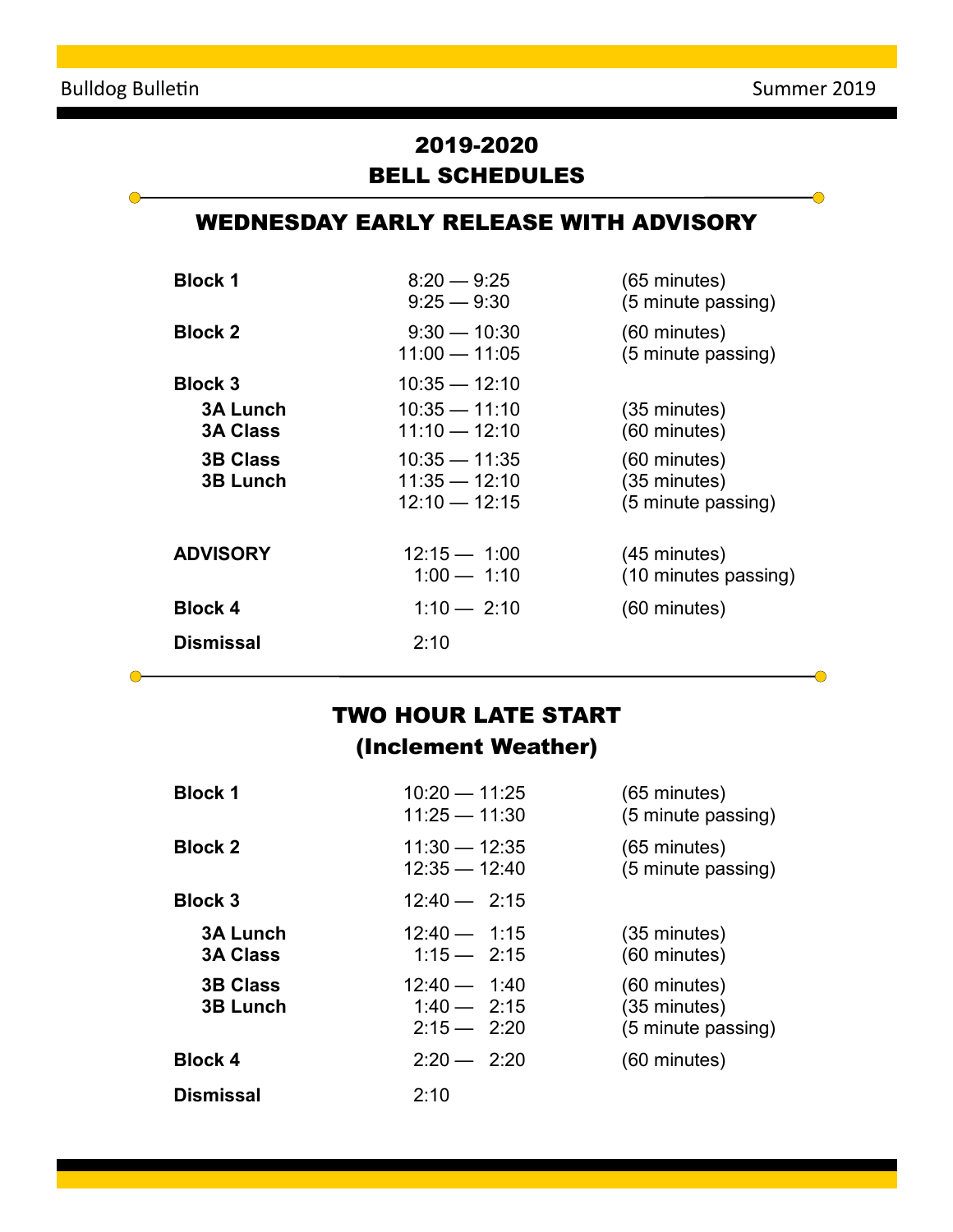#### **DATES TO REMEMBER**

#### **Every Wednesday– Early Release @ 2:10pm**

| Aug 22           | Freshman/New Student<br>Orientation & Open House<br>5:00-7:00pm       |  |
|------------------|-----------------------------------------------------------------------|--|
| Aug 23           | First Day of School                                                   |  |
| Aug 23           | Sports Kick-off Night                                                 |  |
| Aug 23           | <b>Kickoff Dance</b><br>8:30-11:00 pm                                 |  |
| Aug 29           | <b>Fine Arts Welcome</b><br>6:30 pm                                   |  |
| Aug 29           | <b>Marching Band Parents Meeting</b><br>7:00 pm                       |  |
| Sept 2           | No School-Labor Day                                                   |  |
| Sept 26          | Parent/Teacher Conferences<br>5:00-7:00 pm                            |  |
| Sept 29-Oct 5    | Homecoming/Spirit Week                                                |  |
| Sept 29          | <b>Homecoming Float Building</b><br>$1:00-4:00$ pm Bus Barn           |  |
| Oct 2            | Homecoming PowderPuff Game<br>6:30 pm                                 |  |
| Oct 3            | <b>Homecoming Parade</b><br>Coronation in TouVelle Stadium<br>6:00 pm |  |
| Oct 4            | Hall of Honor Ceremony<br><b>BHS Commons</b><br>5:00 pm               |  |
| Oct 4            | Homecoming Football Game<br>TouVelle Stadium<br>4:45 pm               |  |
| Oct 15           | <b>Academic Letter Ceremony</b><br>7:00 pm Gymnasium                  |  |
| Oct 23           | <b>Final Exams</b><br>Early Release-11:30 am                          |  |
| Oct 24           | End of 1st Quarter<br><b>Final Exams</b><br>Early Release-11:30 am    |  |
| Oct 25           | No School                                                             |  |
| Oct 28           | No School-Fall Break                                                  |  |
| Oct 29           | Start of 2nd Quarter                                                  |  |
| Nov $5 & 6$      | Junior Career Expo<br>8:00—11:00 am                                   |  |
| Nov 27-29        | Thanksgiving Break                                                    |  |
| Dec <sub>5</sub> | Parent/Teacher Conferences<br>$5:00 - 7:00$ pm                        |  |
| Dec 20           | One Hour Release-2:20 pm                                              |  |
| Dec 23-Jan 1     | No School-Winter Break                                                |  |

#### PARENT/TEACHER CONFERENCES 19-20

Thursday, September 26, 2019 5:00-7:00 pm Thursday, December 5, 2019 5:00-7:00 pm Thursday, February 20, 2020 5:00-7:00 pm Thursday, May 7, 2020 5:00-7:00 pm

To accommodate as many parents as possible, conferences are scheduled through PTC Fast. Each conference period must be limited to 5 minutes. If you would like additional time to talk with your student's teacher(s) regarding concerns, it is recommended that you make a separate appointment by contacting teacher(s) directly.

## **Top Five Attendance Reminders**

- 1. An absence from any class period, due to an appointment, must be communicated to the attendance office prior to missing the class or it will be considered unexcused. Students must secure an office visit verification slip for the appointment, have it stamped by the provider, and return it to the attendance office. An after-the-fact parent/ guardian phone call regarding such an absences will be considered unexcused.
- 2. Students who leave early or arrive late must report to the attendance office to document the arrival/departure time. Failure to do so will result in an unexcused absence.
- 3. If a student is absent from school, a parent/guardian shall call to the attendance office. **If the office is not notified prior to the absence or by 4:00 pm that day, the absence will be considered unexcused. The attendance line is available 24 hours a day at 332-7000.**  Please leave a voice message. If calling outside of school hours, be sure to state your name as well as the first and last name of your student, the reason for the student's absence, and when you expect your student to return to school.
- 4. **Students who become ill at school must report to the nurse's office.** A student who is ill and leaves school without nurse approval is considered unexcused.
- 5. Freshman and sophomore students must remain in the school building throughout the school day. They are not to leave the school building to meet a friend outside, go to the parking lot, or leave the building between classes or during the lunch period. Juniors may leave campus during their designated lunch period. Seniors may leave campus during their open block or designated lunch period. No students are allowed to exit the building during passing time, unless one of the circumstances outlined above applies.